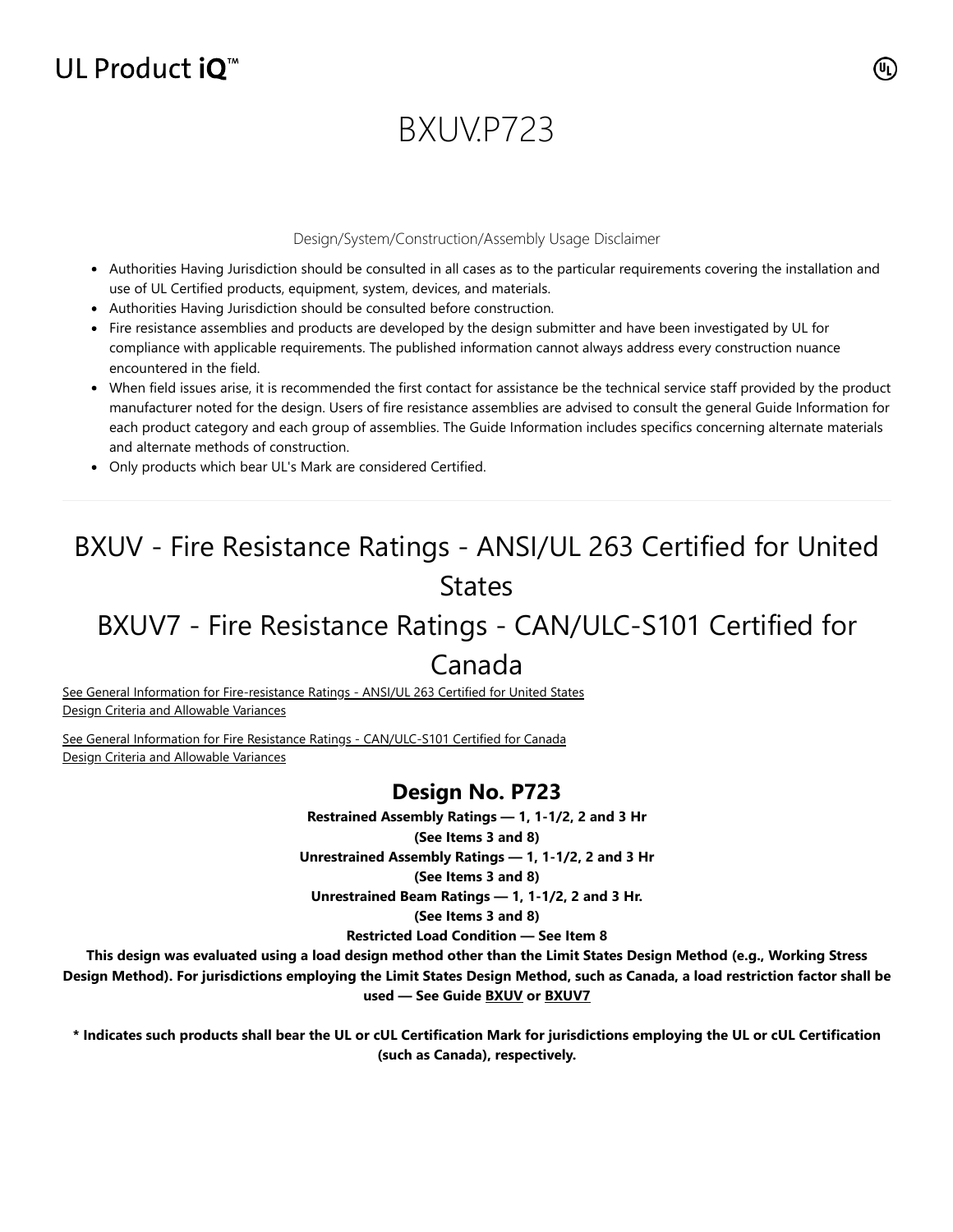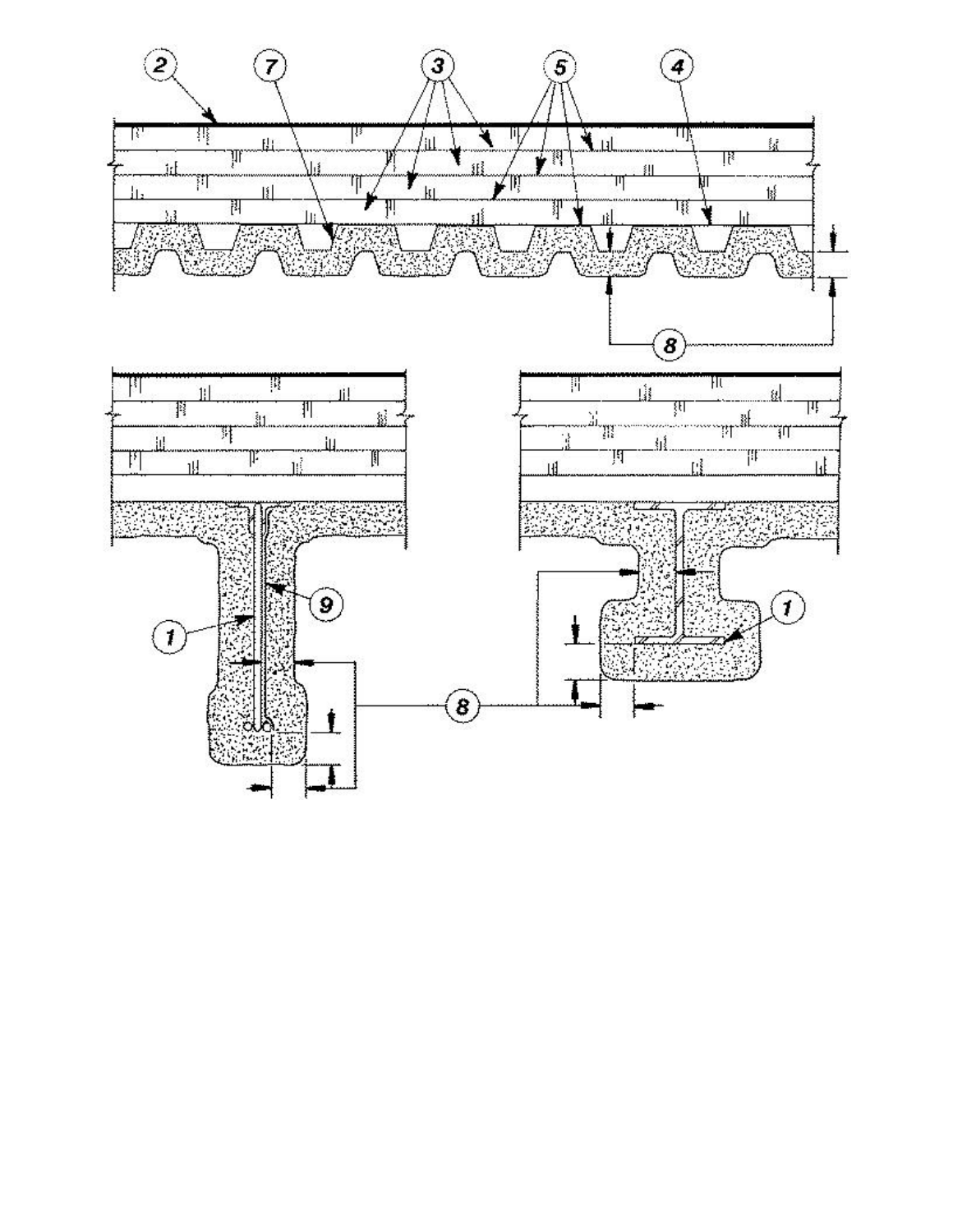

1. **Steel Supports —** W6x16 steel beam, 10K1 or 12K5 steel joists min size (See Item 8).

2. **Roof Covering —** Consisting of hot mopped or cold application bituminous materials compatible with the insulation(s) described herein which provide Class A, B or C coverings. See Roofing Materials and Systems Directory-Roof Covering Materials (TEVT).

2A. **In lieu of Item 2, roof covering consisting of single-ply Roofing Membranes\* —** that is either ballasted, adhered or mechanically attached as permitted under the respective manufacturer's Classification. See Roofing Membranes (CHCI) category for names of manufacturers.

2B. **Metal Roof Deck Panels —** (Not Shown) — In addition to or in lieu of items 2 or 2A, the Roof Covering may consist of mechanically fastened metal roof deck panel assembly. See Fire Resistance Directory — Metal Roof Deck Panels (CETW).

3. **Roof Insulation — Foamed Plastics\* —** 36 by 48 in. (min size) polyisocyanurate foamed plastic insulation boards applied in one or more layers. Min thickness is 2.0 in. (No limit on max overall thickness.) Boards to be installed with end joints staggered a min of 6 in. in adjacent rows. When applied in more than one layer, each layer to be offset in both directions from layer below a min of 6 in. in order to lap all joints. Polyisocyanurate foamed plastic insulation may be installed over a max 1 in. thick layer of Mineral and Fiber Boards\* (Item 3B) with each layer offset in both directions as described above.

**ATLAS ROOFING CORP** — ACFoam II, Tapered ACFoam II, ACFoam II NH, Tapered ACFoam II NH, ACFoam III, ACFoam III NH, Tapered ACFoam III NH, ACFoam IV, ACFoam Supreme, ACFoam Supreme NH, AC Foam Recover Board, ACFoam Recover Board NH

#### **MULE-HIDE PRODUCTS CO INC** — POLY ISO 2

**CARLISLE SYNTEC SYSTEMS, A DIVISION OF CARLISLE CONSTRUCTION MATERIALS, LLC** — Types HP, HP-H, HP-N, HP-W, SecurShield CD, InsulBase NH, SecurShield NH, SecurShield HD Composite NH, Polyiso HP-F NH, InsulBase RL, SecurShield RL, Polyiso HP-F.

**DOW ROOFING SYSTEMS L L C** — "Dow Termico Polyisocyanurate Insulation", "Dow Termico ISO 3000 Insulation", "Dow Termico ISO HP-FR".

**FIRESTONE BUILDING PRODUCTS CO L L C** — "ISO 95+ GL", "ISO 95+ FK", "ISO 95+ CAN", "ISO 95+ GL NH", "ISOGARD HD Composite Board", "RESISTA", "ISOGARD GL", "ISOGARD CG".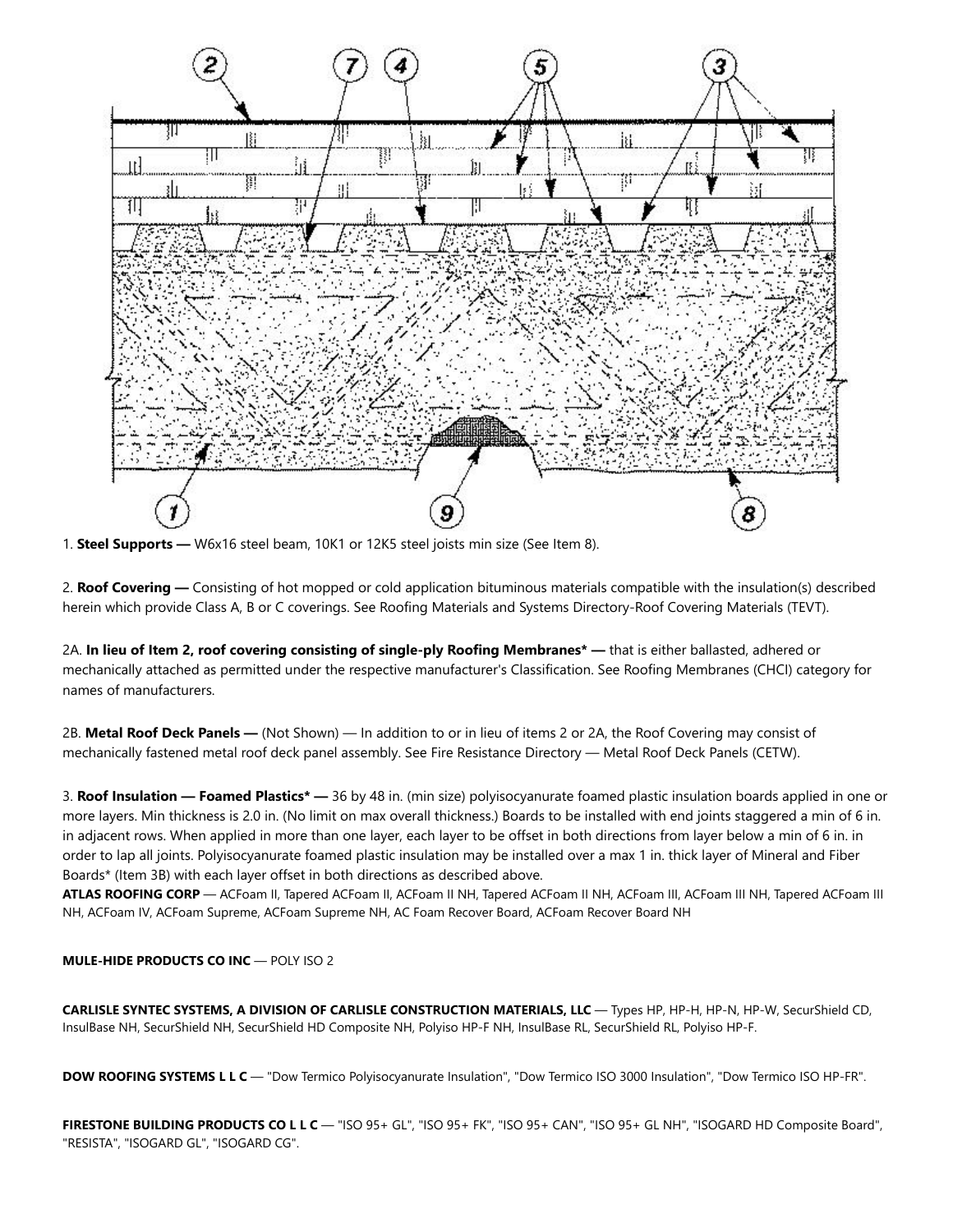**HUNTER PANELS, A DIVISION OF CARLISLE CONSTRUCTION MATERIALS, LLC** — H Shield, H-Shield-F, H-Shield-CG, H-Shield-C, H-Shield Premier, H-Shield HD Composite, H-Shield HD Composite CG, H-Shield RL, H-Shield CG RL, H Shield NH, H-Shield-F NH, H-Shield-CG NH, H-Shield-C NH, H-Shield Premier NH, H-Shield HD Composite CG NH.

**MULE-HIDE PRODUCTS CO INC** — Poly ISO 1, Tapered Poly ISO 1, Poly ISO 1-DWD, Tapered Poly ISO 1-DWD, Poly ISO 1-HD, Poly ISO 1-HD90, Poly ISO 1-HD-Composite

**JOHNS MANVILLE** — ENRGY 3 25 psi, ENRGY 3, Tapered ENRGY 3, Tapered ENRGY 3 25 psi, ENRGY 3 AGF, Tapered ENRGY 3 AGF, ENRGY 3 25 psi AGF, Tapered ENRGY 3 25 psi AGF, ENRGY 3 CGF, Tapered ENRGY 3 CGF, ENRGY 3 25 psi CGF, Tapered ENRGY 3 25 psi CGF, ISO-3, Tapered ISO-3, ValuTherm, Tapered ValuTherm, ValuTherm 25 psi, Tapered ValuTherm 25 psi, ValuTherm AGF, Tapered ValuTherm AGF, ValuTherm 25 psi AGF, Tapered ValuTherm 25 psi AGF, ValuTherm CGF, Tapered ValuTherm CGF, ValuTherm 25 psi CGF, Tapered ValuTherm 25 psi CGF.

**LOADMASTER SYSTEMS INC** — Loadmaster Polyisocyanurate Insulation.

**MARTIN FIREPROOFING CORP** — "Perform-A-Deck I"

**RMAX, A BUSINESS UNIT OF SIKA CORPORATION** — Multi-Max-3, Multi-Max FA-3, Ultra-Max, Ultra-Max Plus, Tapered Ultra-Max Plus, Tapered Thermaroof-3, Tapered Thermaroof FA-3, Tapered Ultra-Max.

**SIKA SARNAFIL INC** — Sarnatherm-R Insulation, Sarnatherm-R CG Insulation, Sarnatherm-R Tapered Insulation, Sarnatherm-R CG Tapered Insulation.

**SOPREMA INC** — Sopra-ISO s, Sopra-ISO s Tapered, Sopra-ISO+ s, Sopra-ISO+ s Tapered, Sopra-ISO H+ s, Sopra-ISO H+ s Tapered.

**VERSICO INC** — SecurShield HD Composite, WeatherBond XFP HD Composite, VersiCore MP-H NH, WeatherBond XP NH, SecurShield NH, WeatherBond XFP NH, VersiCore RL, SecurShield RL, Polyiso MP-HF NH

3A. **Roof Insulation — Mineral and Fiber Boards\* —** (Not Shown) For 1, 1-1/2 and 2 h Ratings— As an alternate to Item 3. To be applied in one or more layers with or without adhesive applied between vapor barrier and roof deck units, vapor barrier and board and each layer of board. When more than one layer is required, each layer of board to be offset in both directions from layer below a min of 6 in. in order to lap all joints. Min thickness is 2 in. when Item 2A is used. When installed as a base layer for Item 3 (polyisocyanurate roof insulation) max thickness is 1 in. **GAF** — GAFTEMP Perlite.

**JOHNS MANVILLE**

3B. **Building Units\* —** (Not Shown) — As an alternate to Items 3 and 3A. Polyisocyanurate foamed plastic insulation boards, nom 48 by 48 or 96 in., faced on the top surface with oriented strand board or plywood. For the building units, min thickness (as measured at core) of the polyisocyanurate foamed plastic insulation is 2.0 in. (No limit on max thickness). Building units to be installed with end joints staggered a min 6 in. in adjacent rows.

**ATLAS ROOFING CORP** — ACFoam Nail Base Insulation, ACFoam Nail Base Insulation NH, Vented-R, ACFoam CrossVent, ACFoam CrossVent NH, ACFoam III Nail Base Insulation, ACFoam III Nail Base Insulation NH, ACFoam III CrossVent, ACFoam III CrossVent NH

**FIRESTONE BUILDING PRODUCTS CO L L C** — Hailgard, "ISOGARD HG".

**HUNTER PANELS, A DIVISION OF CARLISLE CONSTRUCTION MATERIALS, LLC** — H-Shield-NB, H-Shield-NB NH

**JOHNS MANVILLE** — Nailboard.

**SOPREMA INC** — Sopra-ISO CV s.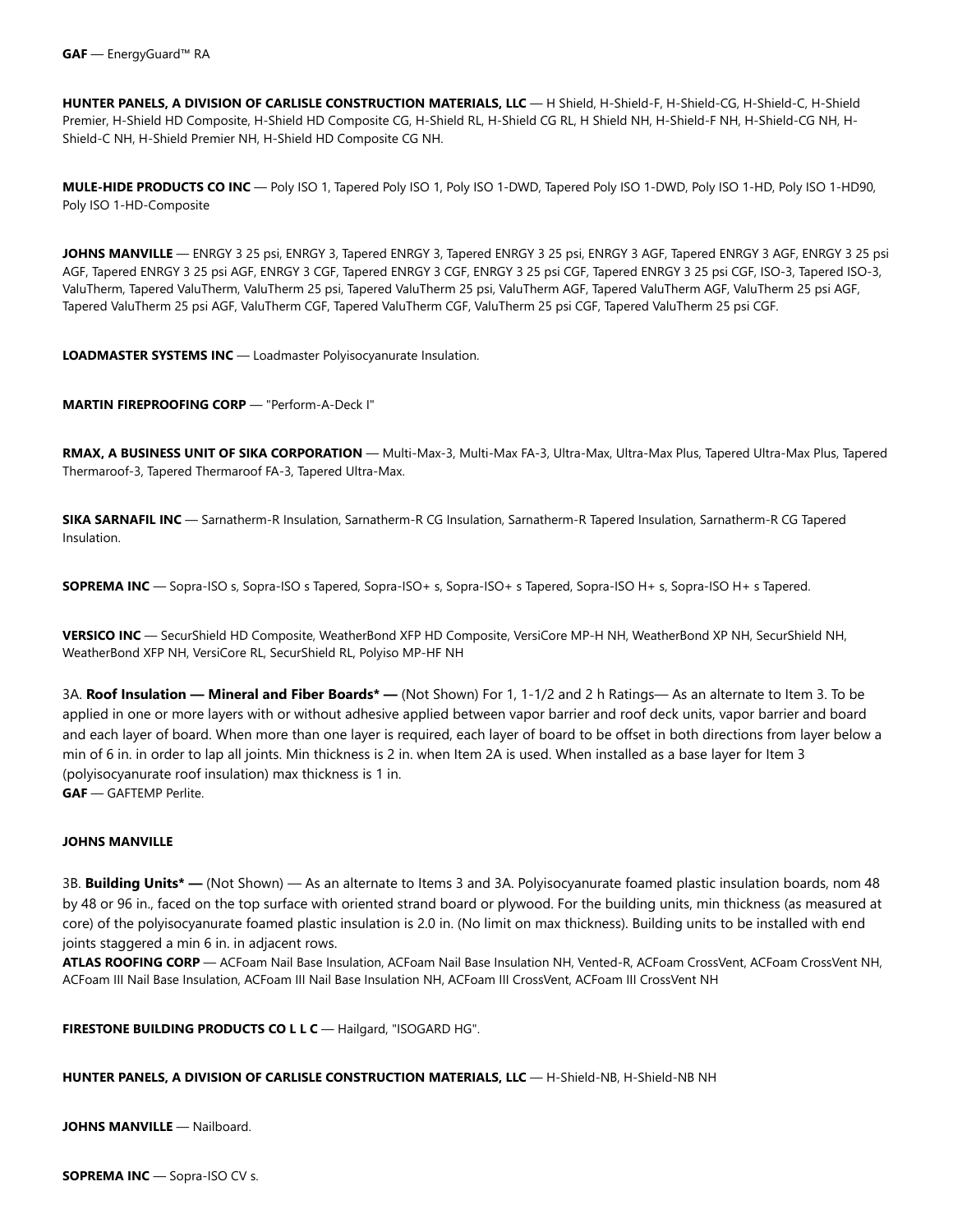3C. **Building Units\* —** As an alternate to Items 3 through 3B, polyisocyanurate foamed plastic insulation boards faced on the underside with wood fiber board. Min thickness of the polyisocyanurate core is 2.0 in. No limit on max overall thickness. Boards to be installed with end joints staggered a min of 6 in. in adjacent rows.

**FIRESTONE BUILDING PRODUCTS CO L L C** — "ISO 95+ Wood Fiberboard Composite".

#### **JOHNS MANVILLE** — ENRGY 2 Plus.

3D. **Building Units\* —** As an alternate to Items 3 through 3C, polyisocyanurate foamed plastic insulation boards faced on the underside (or both sides) with mineral fiber board. Min thickness of the polyisocyanurate core is 2.0 in. No limit on max overall thickness. Boards to be installed with end joints staggered a min of 6 in. in adjacent rows. **FIRESTONE BUILDING PRODUCTS CO L L C** — "ISO 95+ Composite".

#### **JOHNS MANVILLE** — Fesco-Foam.

3E. **Building Units\* —** Not Shown — As an alternate to Items 3 and 3D, composite polyisocyanurate foamed plastic insulation board with an adhered nailing surface, nom 48 by 48 or 96 in. may be used with the following limitations. These composite building units have ventilation slots internal to the panels. The thickness of the panel depends upon the thinnest portion of the polyisocyanurate insulation. The following dimensions apply to the polyisocyanurate insulation, min 2 in. thick. May be installed over a max 1 in. thick layer of mineral and fiber boards (Item 3B) with joints offset a min of 6 in., in each direction. There is no limit on the max insulation thickness.

**JOHNS MANVILLE** — Type ISO-VENT.

3F. **Building units\* —** As an alternate to Items 3 through 3E, polyisocyanurate foamed plastic insulation boards, nom 48 by 48 or 96 in., faced on the top surface with gypsum board. Min thickness of the polyisocyanurate core is 2.0 in. No limit on overall thickness. Boards to be installed with end joints staggered a min of 6 in. in adjacent rows. **JOHNS MANVILLE** — ENRGY 2 Gypsum Composite.

3G. **Foamed Plastic\* —** Optional - (Not Shown) - Used in addition to the foam insulation required to achieve fire rating:

3Ga. **Foamed Plastic\* —** Optional - (Not Shown) - Maximum 1 in. thick polyisocyanurate foamed plastic insulation boards, nom 48 by 48 or 96 in. Boards may be applied as the top layer in addition to the specified minimum thickness of any roofing system described herein, as long as the roofing system states that there is no limit on maximum thickness. Joints offset in both directions from layer below.

**FIRESTONE BUILDING PRODUCTS CO L L C** — "ISOGARD HD".

3Gb. **Foamed Plastic\* —** Optional — (Not Shown) — Maximum 5/8 inch thick polyisocyanurate foamed plastic insulation boards, nom 48 by 48 or 96 in. Boards may be applied as the top layer in addition to the specified minimum thickness of any roofing system described herein, as long as the roofing system states that there is no limit on maximum thickness. Joints offset in both directions from layer below.

**RMAX, A BUSINESS UNIT OF SIKA CORPORATION** — "Ultra-Max HD"

**SIKA SARNAFIL INC** — Sarnatherm Roof Board-R

3Gc. **Foamed Plastic\* —** Optional — (Not Shown) — Maximum 1/2 inch thick polyisocyanurate foamed plastic insulation boards, nom 48 by 48 or 96 in. Boards may be applied as the top layer in addition to the specified minimum thickness of any roofing system described herein, as long as the roofing system states that there is no limit on maximum thickness. Joints offset in both directions from layer below.

**CARLISLE SYNTEC SYSTEMS, A DIVISION OF CARLISLE CONSTRUCTION MATERIALS, LLC** — SecurShield HD, SecurShield HD Plus, SecurShield HD NH, SecurShield HD Plus NH, SecurShield HD RL

**HUNTER PANELS, A DIVISION OF CARLISLE CONSTRUCTION MATERIALS, LLC** — H-Shield HD, H-Shield HD90, H-Shield HD RL, H-Shield HD NH, H-Shield HD90 NH

**VERSICO INC** — SecurShield HD Plus, WeatherBond XFP HD Plus Cover Board, SecurShield HD NH, WeatherBond XFP HD NH Cover Board, SecurShield HD Plus NH, WeatherBond XFP HD Plus NH Cover Board, SecurShield HD RL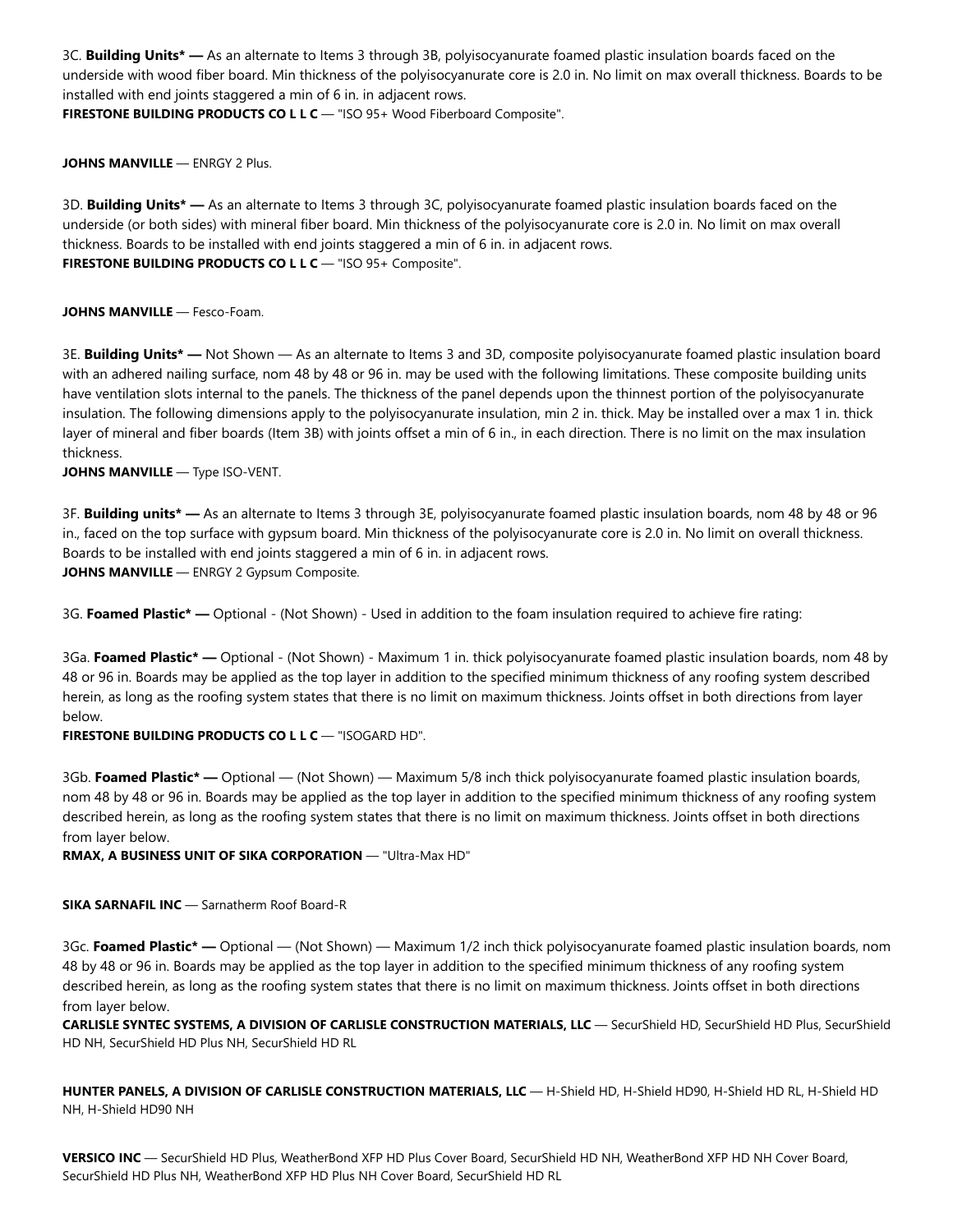3Gd. **Foamed Plastic\* —** Optional — (Not Shown) — Maximum 1 inch thick polyisocyanurate foamed plastic insulation boards, nom 48 by 48 or 96 in. Boards may be applied as the top layer in addition to the specified minimum thickness of any roofing system described herein, as long as the roofing system states that there is no limit on maximum thickness. Joints offset in both directions from layer below.

**ATLAS ROOFING CORP** — ACFoam HD CoverBoard and ACFoam CoverBoard FR

3H. **Building Units\* —** (Not Shown) — As an alternate to Item 3. Polyisocyanurate foamed plastic insulation boards, nom 48 by 48 or 96 in., faced on the top surface with wood fiber board. For the building units, min thickness (as measured at core) of the polyisocyanurate foamed plastic insulation is 2.0 in. (No limit on max thickness). Building units to be installed with end joints staggered a min 6 in. in adjacent rows.

**CARLISLE SYNTEC SYSTEMS, A DIVISION OF CARLISLE CONSTRUCTION MATERIALS, LLC** — Polyiso HP-H Composite NH

#### **HUNTER PANELS, A DIVISION OF CARLISLE CONSTRUCTION MATERIALS, LLC** — H-Shield-WF, H-Shield-WF NH

**VERSICO INC** — MP-HWF NH, WeatherBond XP-WF NH

3I. **Building Units\* —** (Not Shown) — As an alternate to Item 3. Polyisocyanurate foamed plastic insulation boards, nom 48 by 48 or 96 in., faced on the top surface with perlite composite board. For the building units, min thickness (as measured at core) of the polyisocyanurate foamed plastic insulation is 2.0 in. (No limit on max thickness). Building units to be installed with end joints staggered a min 6 in. in adjacent rows.

**HUNTER PANELS, A DIVISION OF CARLISLE CONSTRUCTION MATERIALS, LLC** — H-Shield-P, H-Shield-RP, H-Shield-P NH, H-Shield-RP NH

3J. **Building Units\* —** (Not Shown) — As an alternate to Item 3. Polyisocyanurate foamed plastic insulation boards, nom 48 by 48 or 96 in., faced on the top surface with glass mat faced gypsum panel. For the building units, min thickness (as measured at core) of the polyisocyanurate foamed plastic insulation is 2.0 in. (No limit on max thickness). Building units to be installed with end joints staggered a min 6 in. in adjacent rows.

**CARLISLE SYNTEC SYSTEMS, A DIVISION OF CARLISLE CONSTRUCTION MATERIALS, LLC** — Polyiso HP-HDD, Polyiso HP-HDD NH

**HUNTER PANELS, A DIVISION OF CARLISLE CONSTRUCTION MATERIALS, LLC** — H-Shield-DD, H-Shield-DD NH

**VERSICO INC** — MP-HDD, MP-HDD NH

3K. **Foamed Plastic\* — As an alternate to Items 3 through 3F —** Polyurethane foamed plastic roof insulation. Formed by the simultaneous spraying of two liquid components applied over the gypsum wallboard (item 3L) in accordance with the manufacturer's instructions. Minimum nominal thickness is 2.0 in. with no maximum thickness. **BASF CORP** — Types FE348-2.5, FE348-2.8, FE348-3.0, ELASTOSPRAY 81255, ELASTOSPRAY 81285, ELASTOSPRAY 81305, SKYTITE C1

**BASF CORP** — Elastospray 5100-2.0, Elastospray 5100-2.5, Elastospray 81302, Elastospray 81272, Elastospray Alpha System, Elastospray 81252.

3L. **Gypsum Board —** (Classified or unclassified) — For use with Item 3K. Supplied in sheets nom 2 by 4 ft to 4 by 12 ft, by nom 5/8 in. thick. Min weight 2.0 psf. Applied perpendicular to steel roof deck or direction with adhesive or laid loosely. End joints to occur over crests of steel roof deck with end joints staggered 2 ft in adjacent rows. See **Gypsum Board** (CKNX) category for names of manufacturers.

4. **Vapor Retarder — Sheathing Material\* —** (Optional) — Vinyl film or paper scrim vapor barrier, applied to steel roof deck with adhesive (Item 5), asphalt (Item 5A) or laid loosely, overlapped approx 2 in. on adjacent sheets. See Sheathing Materials (CHIZ) category for names of manufacturers.

4A. **Sheathing Material\* —** (Optional) — In lieu of Item 4, a self adhered rubberized asphalt roofing underlayment membrane which may be placed on top of the steel roof deck (Item 7).

**GCP APPLIED TECHNOLOGIES INC** — Grace Ice and Water Shield, Grace Ice and Water Shield-HT®, Grace Select, Grace Ultra, and Grace Basik.

5. **Adhesive\* —** (Optional) — May be applied between crests of steel roof deck and vapor retarder, between vapor retarder and first layer of insulation, and between layers of insulation. Applied in 1/2 in. wide ribbons 6 in. OC at 0.4 gal/100 sq ft. See Adhesives (BYWR)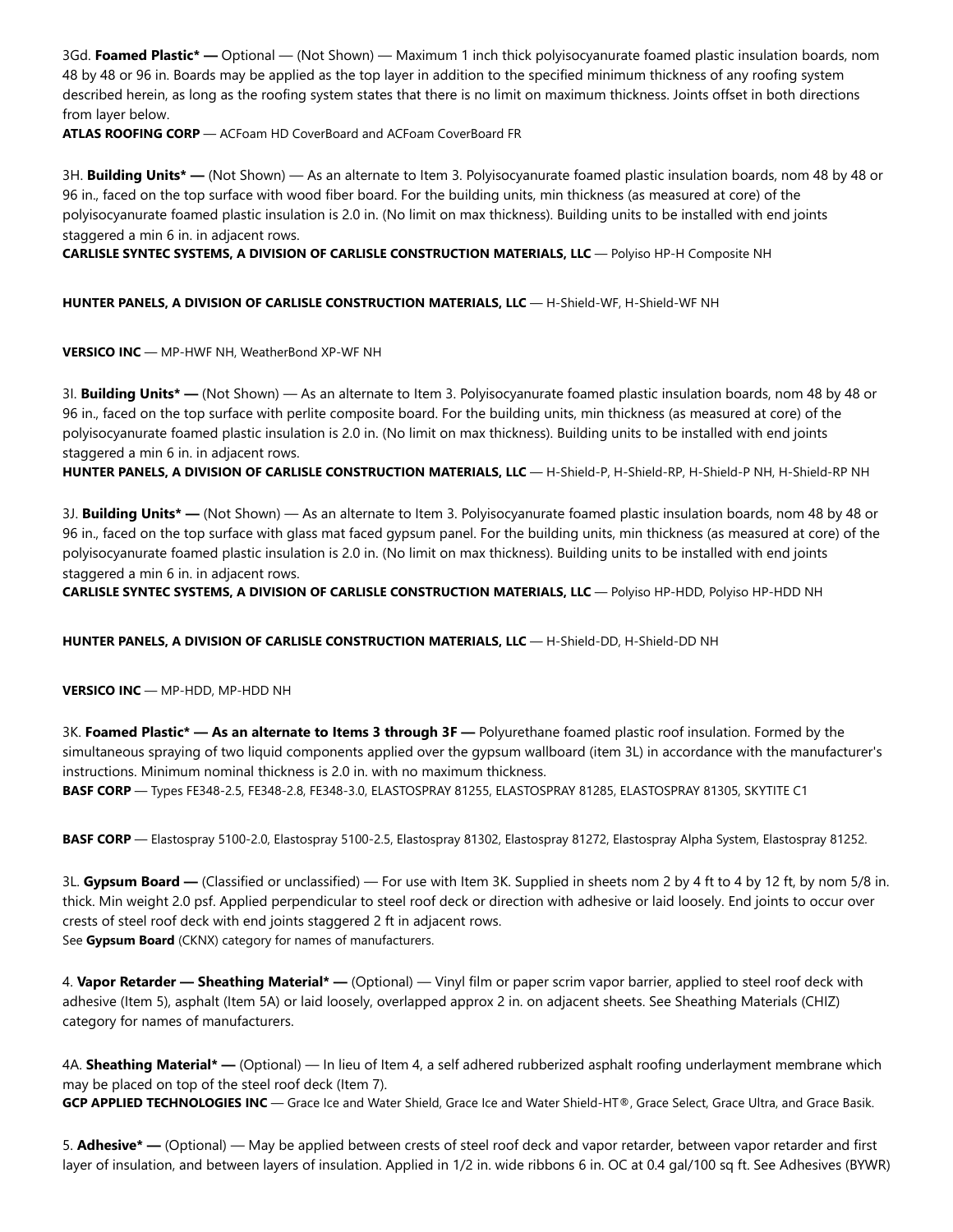category for names of manufacturers.

5A. **Asphalt Or Coal Tar Pitch\* —** (Optional — Not Shown) — In lieu of Item 5, used to attach the first layer of insulation to vapor retarder and each additional layer of roof insulation. Applied at a max rate of 25 lbs/100 sq ft.

5B. **Adhesive\* -(Optional) —** (Bearing the UL Classification Marking for Roof Systems (TGFU)) - When FAST 100 adhesive is used, the Unrestrained Assembly Ratings are limited to 1, 1-1/2 and 2 hr. The vapor retarder, the gypsum wallboard or the first layer of roof insulation may be secured with adhesive to the steel crest surfaces. Also used to attach the vapor retarder to gypsum wallboard, the first layer of insulation to vapor retarder or gypsum wallboard and each additional layer of insulation. Applied at a max rate of 19.8 g/ft<sup>2</sup>. When FAST 100 adhesive is used, additional **Spray-Applied Fire Resistance Materials\* (CHPX)** is required on the deck for the 1-1/2 and 2 hr Unrestrained Assembly Ratings. The thickness specified for the deck shall be increased by 1/16 in. for 1-1/2 hr Unrestrained Assembly Rating and 1/4 in. for 2 hr Unrestrained Assembly Rating.

**CARLISLE SYNTEC SYSTEMS, A DIVISION OF CARLISLE CONSTRUCTION MATERIALS, LLC** — FAST 100.

6. **Mechanical Fasteners —** (Optional — Not Shown) — Mechanical screw-type fastener with metal washer designed for the purpose may be used to attach one or more layers of insulation to steel roof deck.

7. **Steel Roof Deck — (Unclassified)** — Min 1-1/2 in. deep and 30 or 36 in. wide galv fluted steel deck. Flutes 6 in. OC with crest width ranging from 3-5/8 to 5-1/16 in. Min gauge is 22 MSG. Ends overlapped at supports min 1-1/2 in. and welded to supports at deck laps and a max of 12 in. OC between sides of units. Side laps of adjacent units welded, button-punched or secured together with No. 12 by 3/4 in. long self-drilling, self-tapping steel screws spaced a max of 36 in. OC. **Classified Steel Floor and Form Units\* —** Noncomposite, 1-1/2 in. deep, galv units, min gauge is 22 MSG. Ends overlapped at supports min 1-1/2 in. and welded to supports at deck laps and a max of 12 in. OC between sides of units. Side laps of adjacent units welded, button-punched or secured together with No. 12 by 3/4 in. long self-drilling, self-tapping steel screws spaced a max of 36 in. OC.

**ASC STEEL DECK, DIV OF ASC PROFILES L L C** — Types BH-36, BHN-36, BHN-35-1/4, DGB-36, B-36, BN-36, BN-35-1/4, DGN-32, N-32, NN-32, 2WH-36, 2WHS-36, 3WxH-36, 3WH-36. All units may be galvanized or Prime Shield™. Non-cellular decks may be vented designated with a "V" suffix to the product name.

**CANAM GROUP INC** — Type P-3606 or P-3615; 36 in. wide Types 1.5B, 1.5BI

**CANAM STEEL CORP** — Type P-3606 or P-3615.

**CANAM STEEL CORP** — Types B, NS. Units may be ptd/ptd.

**NEW MILLENNIUM BUILDING SYSTEMS L L C** — Type B, BD, BI, F, FD, N, ND, NW32 and NW32I. Units may be phos/painted or galvanized.

**STEEL MASTERS INTERNATIONAL DEPENDABLE STEEL** — 36 in. wide Types 2WH-36, 3WH-36. Units may be phos/painted or galvanized.

**VERCO DECKING INC - A NUCOR CO** — Deck types PLB, HSB, PLN3, HSN3, PLN, N; FORMLOK™ deck types PLB, B, PLN3, N3, PLN, N, PLW2, W2, PLW3, W3. Units may be galvanized or phos./ptd. Deck may be vented or non-vented.

**VULCRAFT, DIV OF NUCOR CORP** — Types 1.5F, 1.5B, 1.5BI, 1.5PLB, 3N, 3NI, 3.0 PLN, 3NL-32, 3NI-32, 3PLN-32; ptd/ptd units may be used for ratings up to 2 hr; Types BW, N. Type BW may be ptd/ptd.

8. **Spray-Applied Fire Resistive Materials\* —** Applied by mixing with water and spraying in more than one coat to the thickness shown below, to steel surfaces which are clean and free of dirt, loose scale, and oil. Min average and min individual density of 15 and 14 pcf, respectively, for Types 300, 300AC, 300ES, 300HS, 300N, 3000, 3000ES and SB. For Types 400AC and 400ES min average and min individual density of 22 and 19 pcf, respectively. Min avg density of 44 pcf with min ind value of 40 pcf for Types M-II and TG. Min avg density of 47 pcf, with min individual value of 43 pcf for Type M-II/P. For method of density determination, see Design Information Section, Sprayed Material. Spray-Applied Fire Resistive Materials on steel deck shall cover screw tips by 1/2 in. min. Use of adhesive (Item 11) is required.

The min thicknesses of Spray-Applied Fire Resistive Materials required for various fire resistance ratings are shown in the table below: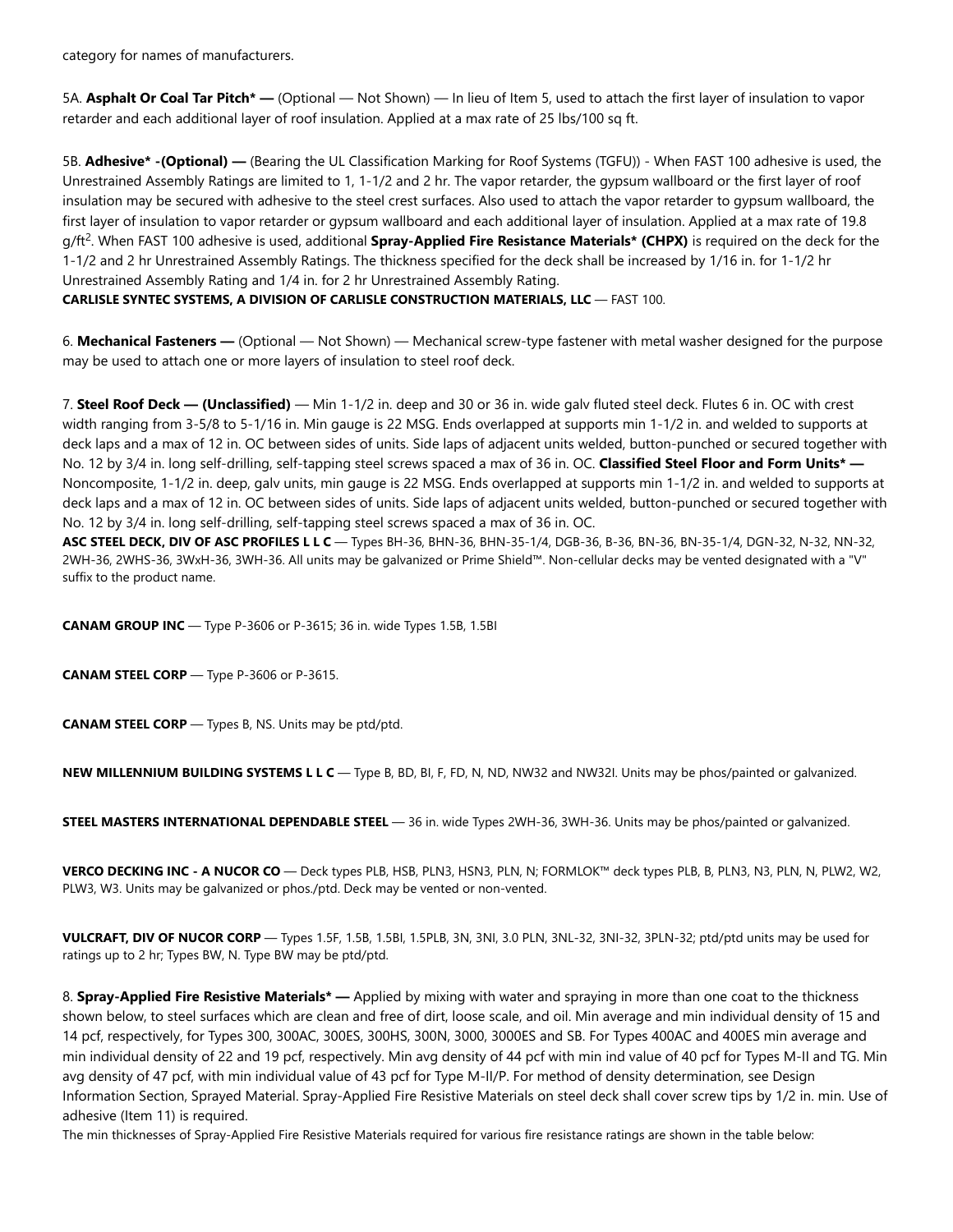| <b>Restrained</b>                   | <b>Unrestrained</b>                 | <b>Unrestrained</b>             | <b>FIULCLUUII IVILI</b> |                   |                    |
|-------------------------------------|-------------------------------------|---------------------------------|-------------------------|-------------------|--------------------|
| <b>Assembly</b><br><b>Rating Hr</b> | <b>Assembly</b><br><b>Rating Hr</b> | <b>Beam</b><br><b>Rating Hr</b> | on<br>Deck#             | on<br><b>Beam</b> | on<br><b>Joist</b> |
| $\mathbf{1}$                        | 1                                   | 1                               | 7/8                     | 7/16              | 3/4                |
| 1                                   | 1                                   | 1                               | $1 - 7/16 +$            | 7/16              | 3/4                |
| $1 - 1/2$                           | $1 - 1/2$                           | $1 - 1/2$                       | $1 - 3/16$              | 9/16              | $1 - 3/16$         |
| $1 - 1/2$                           | $1 - 1/2$                           | $1 - 1/2$                       | $2+$                    | 9/16              | $1 - 3/16$         |
| $\overline{2}$                      | 1                                   | $\mathbf{1}$                    | $1 - 7/16$              | 11/16             | $1 - 3/16$         |
| $\overline{2}$                      | $1 - 1/2$                           | $1 - 1/2$                       | $1 - 7/16$              | 11/16             | $1 - 3/16$         |
| $\overline{c}$                      | $\overline{c}$                      | $\overline{c}$                  | $1 - 7/16$              | 13/16             | $1 - 3/16$         |
| $\overline{2}$                      | $\overline{c}$                      | $\overline{c}$                  | $2 - 5/8 +$             | 13/16             | $1 - 3/16$         |
| 3                                   | $1 - 1/2$                           | $1 - 1/2$                       | $1 - 7/16$              | $1 - 3/16$        | $1 - 5/8$          |
|                                     |                                     |                                 |                         |                   | $(1-1/2**)$        |
| 3                                   | $\overline{c}$                      | $\overline{c}$                  | $1 - 7/8$               | $1 - 3/16$        | $1 - 5/8$          |
|                                     |                                     |                                 |                         |                   | $(1-1/2**)$        |
| 3                                   | 3                                   | 3                               | $1 - 7/8$               | $1 - 1/4$         | $1 - 5/8$          |
|                                     |                                     |                                 |                         |                   | $(1-1/2**)$        |

**Protection Mtl**

# The required minimum thickness of Spray-Applied Fire Resistive Materials on the steel deck is increased by 1/16 in. for 1-1/2 hr Unrestrained Assembly Rating and 1/4 in. for 2 hr Unrestrained Assembly Rating when Item 5B is used.

+ No minimum insulation thickness required.

\*\* The 1-1/2 in. thickness may be applied when minimum size joist is 12K5.

**BERLIN CO LTD** — Types 300, 300ES, 300N, SB, M-II, TG and M-II/P.

**GREENTECH ASIA PACIFIC SDN BDH** — Types 300, 300ES, M-II, or M-II/P.

**GREENTECH THERMAL INSULATION PRODUCTS MFG CO L L C** — Types 300, 300AC, 400AC, M-II, TG and M-II/P.

**ISOLATEK INTERNATIONAL** — Types 300, 300AC, 300ES, 300HS, 300N, SB, 400AC, 400ES, 3000, 3000ES, M-II, TG and M-II/P.

**NEWKEM PRODUCTS CORP** — Types 300, 300ES, 300N, SB, M-II, TG and M-II/P.

8A. **(As an alternate to Item 8) Spray-Applied Fire Resistive Materials\* —** Applied by mixing with water and spraying in more than one coat to the thickness shown below, to steel surfaces which are clean and free of dirt, loose scale, and oil. Min average and min individual density of 17.5 and 16 pcf, respectively, for Types 300TW, . Min average and min individual density of 22 and 19 pcf, respectively, for Type 400. For method of density determination, see Design Information Section, Sprayed Material. Spray-Applied Fire Resistive Materials on steel deck shall cover screw tips by 1/2 in. min. Use of adhesive (Item 11) is required. **GREENTECH ASIA PACIFIC SDN BDH** — Type 400.

**GREENTECH THERMAL INSULATION PRODUCTS MFG CO L L C** — Type 400.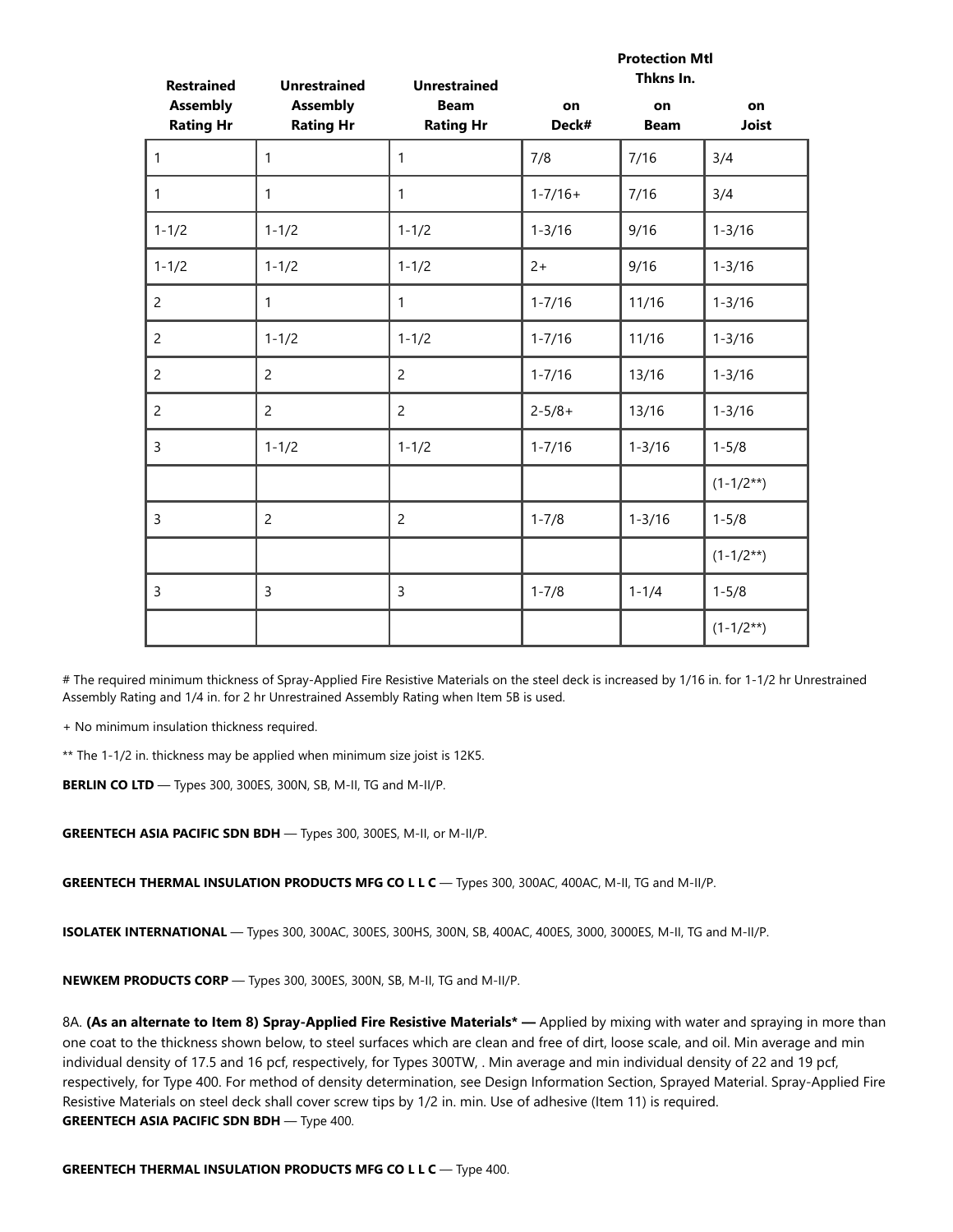#### **NEWKEM PRODUCTS CORP** — Type 400.

8B. **Sprayed Fiber Insulation\* —** (Optional, Not Shown) — Spray applied fiber insulation applied over Spray-Applied Fire Resistive Material (Item 8) on both steel floor and form units (Item 7) and supports (Item 1). Sprayed fiber insulation may be over Spray-Applied Fire Resistive Material (Item 8) according to the following tables:

| Installed SFRM Thickness (in.) on Deck | <b>SFRM Density (pcf)</b> |             |            |    |    |
|----------------------------------------|---------------------------|-------------|------------|----|----|
|                                        | 15                        | 17.5        | 22         | 44 | 47 |
| 1/2                                    | 8                         | 8           | 8          | 8  | 8  |
| 3/4                                    | 8                         | 8           | 8          | 8  | 8  |
| 13/16                                  | 8                         | 8           | 8          | 8  | 8  |
| 15/16                                  | 8                         | 8           | 8          | 8  | 8  |
| $1 - 1/16$                             | $7 - 3/4$                 | 8           | 8          | 8  | 8  |
| $1 - 1/8$                              | $7 - 1/2$                 | 8           | 8          | 8  | 8  |
| $1 - 1/2$                              | $5 - 7/8$                 | $6 - 7/8$   | 8          | 8  | 8  |
| $1 - 11/16$                            | $5 - 1/16$                | $5 - 15/16$ | $7 - 7/16$ | 8  | 8  |

**Allowable Spray-Applied Fiber Insulation Thickness Over Steel Deck**

**Allowable Spray-Applied Fiber Insulation Thickness Over Beam**

| Installed SFRM Thickness (in.) on Beam | <b>SFRM Density (pcf)</b> |           |             |           |           |
|----------------------------------------|---------------------------|-----------|-------------|-----------|-----------|
|                                        | 15                        | 17.5      | 22          | 44        | 47        |
| 7/16                                   | $3 - 3/4$                 | $4 - 3/8$ | $5 - 1/2$   | 8         | 8         |
| 9/16                                   | $3 - 3/16$                | $3 - 3/4$ | $4 - 11/16$ | 8         | 8         |
| 13/16                                  | $2 - 1/8$                 | $2 - 1/2$ | $3 - 1/8$   | 8         | 8         |
| $1 - 1/4$                              | 1/4                       | 5/16      | 3/8         | $3 - 1/8$ | $3 - 3/8$ |

### **Allowable Spray-Applied Fiber Insulation Thickness Over Joist**

| Installed SFRM Thickness (in.) on Joist | <b>SFRM Density (pcf)</b> |      |    |    |    |
|-----------------------------------------|---------------------------|------|----|----|----|
|                                         | 15                        | 17.5 | 22 | 44 | 47 |
| 3/4                                     | 8                         | 8    | 8  | 8  | 8  |
| 15/16                                   | 8                         | 8    | 8  | 8  | 8  |
|                                         | 8                         | 8    | 8  | 8  | 8  |
| $1 - 3/16$                              | $7 - 1/4$                 | 8    | 8  | 8  | 8  |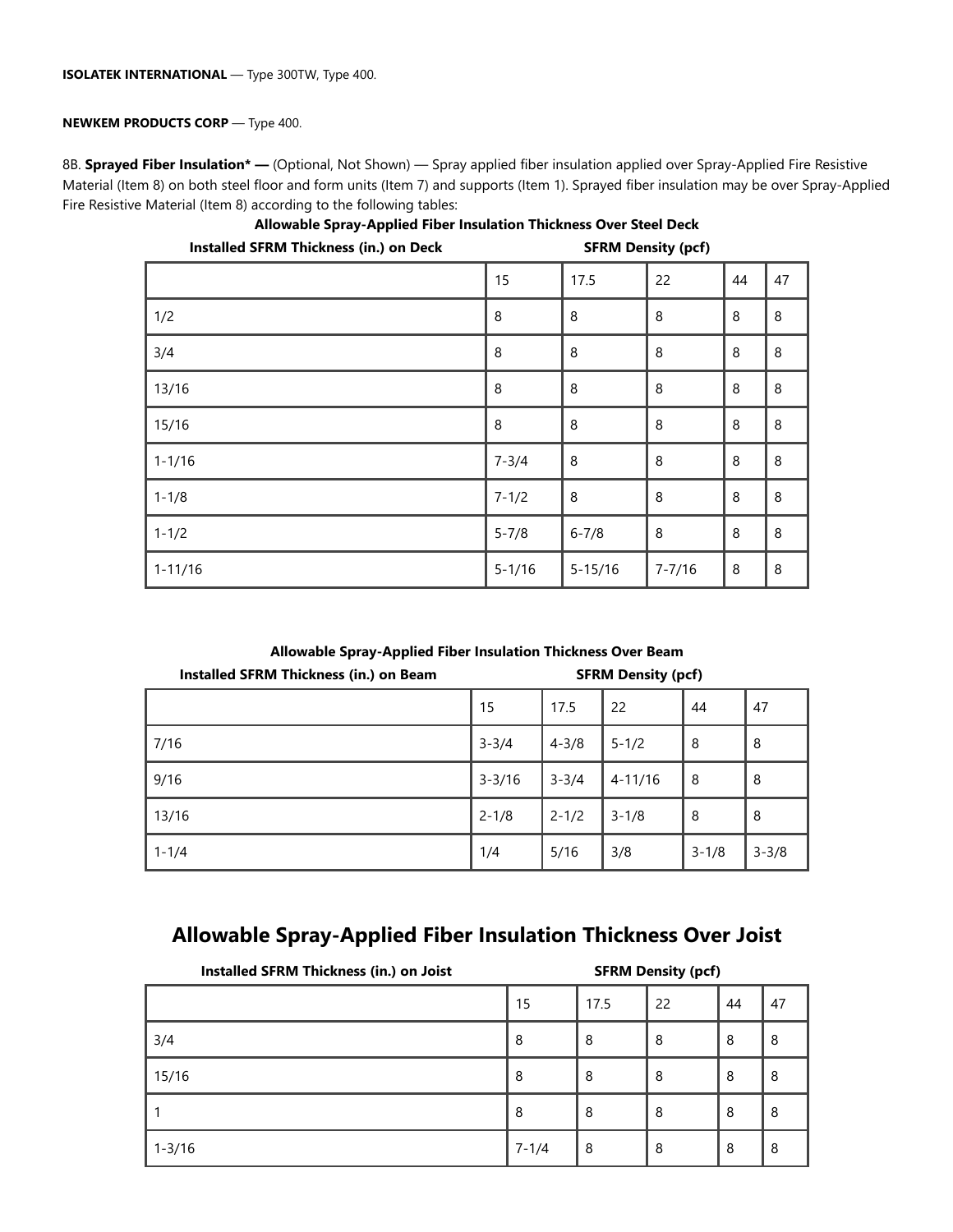| . . |  | . /4<br>h- | 77/0<br>7 C |  |  |
|-----|--|------------|-------------|--|--|
|-----|--|------------|-------------|--|--|

#### **INTERNATIONAL CELLULOSE CORP** — Type K13, URE-K, or Sonospray FC

8D. **Sprayed Fiber Insulation\* —** (Optional, Not Shown) — Spray applied fiber insulation Classified for Noncombustible Building Materials (BICW), having a maximum applied density of 3.5 pcf, applied over Spray-Applied Fire Resistive Material (Item 8) on both steel floor and form units (Item 7) and supports (Item 1). Sprayed fiber insulation may be over Spray-Applied Fire Resistive Material (Item 8) according to the following tables:

## **Allowable Spray-Applied Fiber Insulation Thickness Over Steel Deck**

| Installed SFRM Thickness (in.) on Deck | <b>SFRM Density (pcf)</b> |                  |             |    |    |  |
|----------------------------------------|---------------------------|------------------|-------------|----|----|--|
|                                        | 15                        | 17.5             | 22          | 44 | 47 |  |
| 7/8                                    | 5                         | $\overline{5}$   | 5           | 5  | 5  |  |
| $1 \frac{3}{16}$                       | 5                         | 5                | 5           | 5  | 5  |  |
| $1 \t1/4$                              | 5                         | 5                | 5           | 5  | 5  |  |
| 17/16                                  | 5                         | $\overline{5}$   | 5           | 5  | 5  |  |
| $1 \t1/2$                              | 5                         | 5                | 5           | 5  | 5  |  |
| 1 11/16                                | 5                         | $\overline{5}$   | 5           | 5  | 5  |  |
| $1 \t7/8$                              | 4 5/16                    | $\overline{5}$   | 5           | 5  | 5  |  |
| $\overline{2}$                         | $3 \frac{3}{4}$           | $4 \frac{3}{8}$  | 5           | 5  | 5  |  |
| $2 \frac{1}{16}$                       | $3 \frac{1}{2}$           | 4 1/16           | 5           | 5  | 5  |  |
| $2 \frac{1}{8}$                        | $3 \frac{3}{16}$          | $3 \frac{3}{4}$  | 4 11/16     | 5  | 5  |  |
| $2\frac{5}{8}$                         | 11/16                     | $1 \t1/4$        | 19/16       | 5  | 5  |  |
| $2 \frac{7}{8}$                        | $\boldsymbol{0}$          | $\boldsymbol{0}$ | $\mathbf 0$ | 5  | 5  |  |

### **Allowable Spray-Applied Fiber Insulation Thickness Over Beam**

| Installed SFRM Thickness (in.) on Beam | <b>SFRM Density (pcf)</b> |                  |                 |    |    |  |  |
|----------------------------------------|---------------------------|------------------|-----------------|----|----|--|--|
|                                        | 15                        | 17.5             | 22              | 44 | 47 |  |  |
| 7/16                                   |                           | 4 1/16           |                 |    |    |  |  |
| 9/16                                   |                           | 37/16            |                 |    |    |  |  |
| 11/16                                  |                           | 213/16           |                 |    |    |  |  |
| 13/16                                  | 49/16                     | $2 \frac{3}{16}$ |                 | 5  |    |  |  |
| $1 \frac{3}{16}$                       | 2 15/16                   | 5/16             | $4\frac{5}{16}$ |    |    |  |  |

## **Allowable Spray-Applied Fiber Insulation Thickness Over Joist**

| Installed SFRM Thickness (in.) on Joist | <b>SFRM Density (pcf)</b> |
|-----------------------------------------|---------------------------|
|-----------------------------------------|---------------------------|